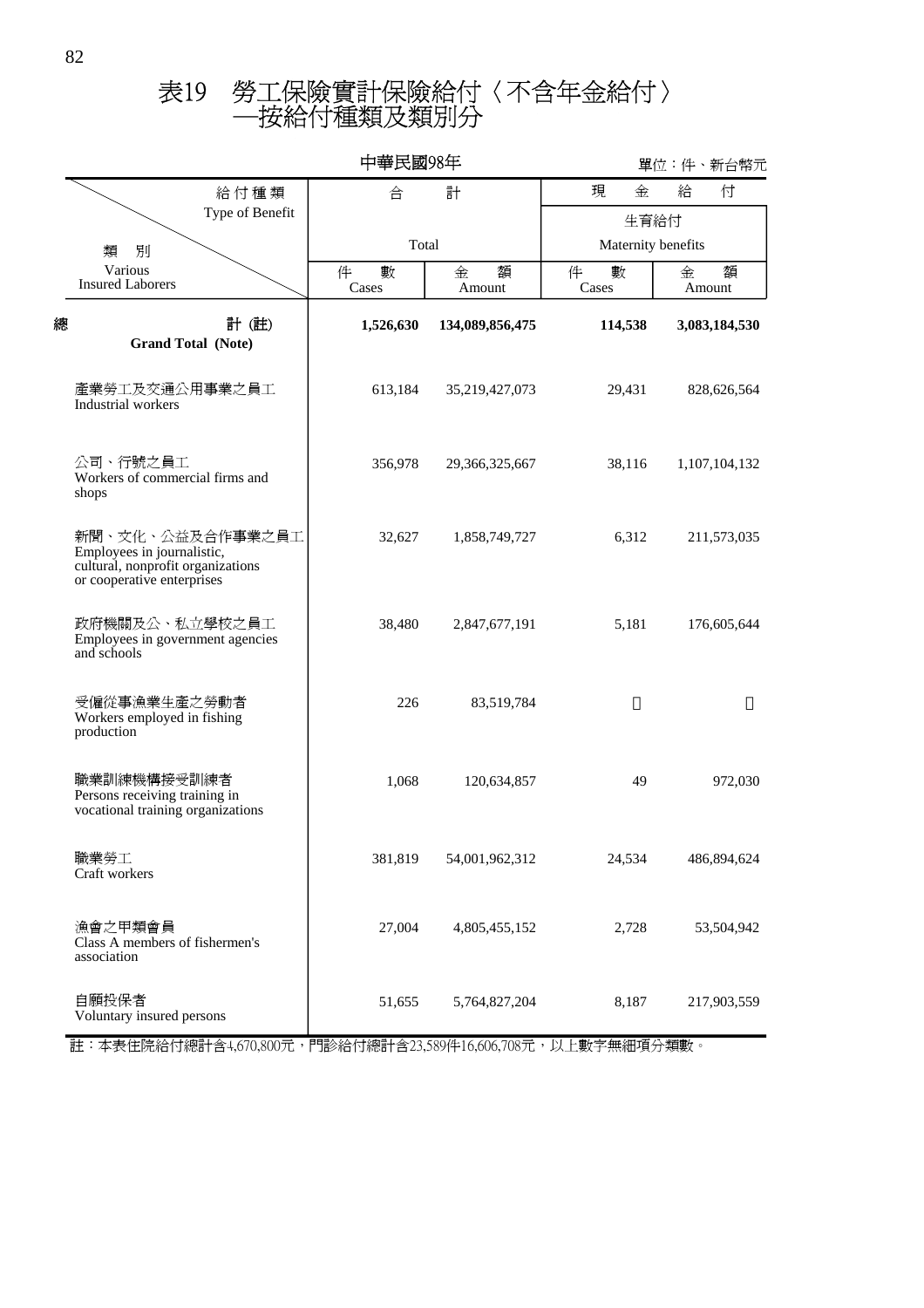|                 | 2009<br>Unit case           |                               |                  |                  |                   |  |
|-----------------|-----------------------------|-------------------------------|------------------|------------------|-------------------|--|
|                 |                             |                               | Cash benefits    |                  |                   |  |
| 傷病給付            |                             |                               | 失能給付             |                  | 老年給付              |  |
|                 | Injury or sickness benefits | Permanent disability benefits |                  | Old-Age benefits |                   |  |
| 數<br>件<br>Cases | 金<br>額<br>Amount            | 數<br>件<br>Cases               | 額<br>金<br>Amount | 件<br>數<br>Cases  | 額<br>金<br>Amount  |  |
| 212,477         | 3,440,002,497               | 31,366                        | 7,929,429,276    | 153,058          | 94, 185, 467, 826 |  |
| 48,923          | 881,606,533                 | 6,269                         | 1,677,901,083    | 53,746           | 24,822,612,141    |  |
| 44,674          | 844,927,692                 | 5,759                         | 1,499,730,922    | 33,963           | 19,859,387,165    |  |
| 2,924           | 35,366,214                  | 513                           | 120,448,384      | 1,813            | 1,004,186,913     |  |
| 2,940           | 37,730,341                  | 994                           | 261, 347, 275    | 4,029            | 1,433,381,835     |  |
| $26\,$          | 945,572                     | $\mathfrak{Z}$                | 1,189,953        | 107              | 68,450,353        |  |
| 79              | 1,758,946                   | 18                            | 4,143,806        | 456              | 105,515,909       |  |
| 99,056          | 1,497,562,461               | 15,106                        | 3,786,526,113    | 50,055           | 38,971,554,529    |  |
| 9,916           | 74,477,776                  | 1,866                         | 378,988,054      | 3,813            | 3,353,762,062     |  |

## **by Type of Benefit and Various Insured Laborer Table 19 Real Benefit Payments (excluding Pension Benefit Payments),**

 of 23,589 cases amounts to NT\$ 16,606,708 that can't be classified. The table includes inpatient hospitalization benefit amounts to NT\$4,670,800 and outpatient medical care benefit Note

199,153,686

5,076

4,566,616,919

838

3,939

65,626,962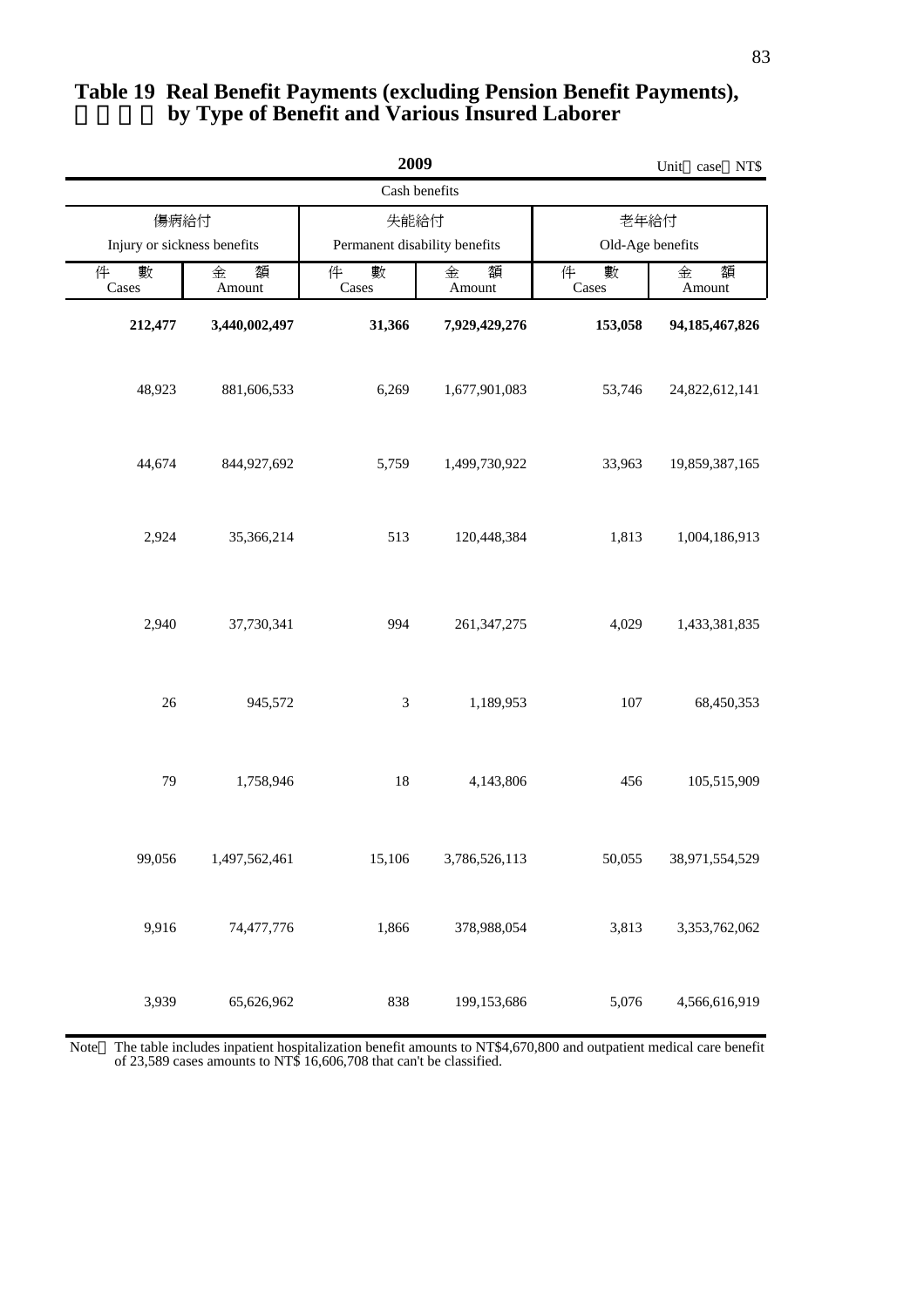## ─按給付種類及類別分(續) 表19 勞工保險實計保險給付〈不含年金給付〉

|                                                                                                                   |  | 中華民國98年            |                  | 單位:件、新台幣元                         |                  |  |
|-------------------------------------------------------------------------------------------------------------------|--|--------------------|------------------|-----------------------------------|------------------|--|
| 給付種類<br>Type of Benefit                                                                                           |  | 現金給付 Cash benefits |                  | 職業災害醫療給付                          |                  |  |
|                                                                                                                   |  | 死亡給付               |                  | 住院給付                              |                  |  |
| 類<br>別                                                                                                            |  | Death benefits     |                  | Inpatient hospitalization benefit |                  |  |
| Various<br><b>Insured Laborers</b>                                                                                |  | 件<br>數<br>Cases    | 額<br>金<br>Amount | 件<br>數<br>Cases                   | 金<br>額<br>Amount |  |
| 計(註)<br>總<br><b>Grand Total (Note)</b>                                                                            |  | 114,140            | 22,551,293,826   | 51,819                            | 2,086,540,083    |  |
| 產業勞工及交通公用事業之員工<br>Industrial workers                                                                              |  | 34,339             | 5,752,561,926    | 19,961                            | 850,601,864      |  |
| 公司、行號之員工<br>Workers of commercial firms and<br>shops                                                              |  | 29,145             | 5,229,236,925    | 16,496                            | 647,572,913      |  |
| 新聞、文化、公益及合作事業之員工<br>Employees in journalistic,<br>cultural, nonprofit organizations<br>or cooperative enterprises |  | 2,782              | 434,486,950      | 822                               | 30,164,907       |  |
| 政府機關及公、私立學校之員工<br>Employees in government agencies<br>and schools                                                 |  | 4,969              | 866,593,300      | 1,340                             | 53,219,755       |  |
| 受僱從事漁業生產之勞動者<br>Workers employed in fishing<br>production                                                         |  | 26                 | 12,168,016       | 19                                | 723,502          |  |
| 職業訓練機構接受訓練者<br>Persons receiving training in<br>vocational training organizations                                 |  | 30                 | 6,206,095        | 57                                | 1,676,824        |  |
| 職業勞工<br>Craft workers                                                                                             |  | 36,202             | 8,683,710,785    | 11,519                            | 441,925,508      |  |
| 漁會之甲類會員<br>Class A members of fishermen's<br>association                                                          |  | 3,168              | 930,044,128      | 272                               | 11,124,384       |  |
| 自願投保者<br>Voluntary insured persons                                                                                |  | 3,479              | 636,285,701      | 1,333                             | 44,859,626       |  |